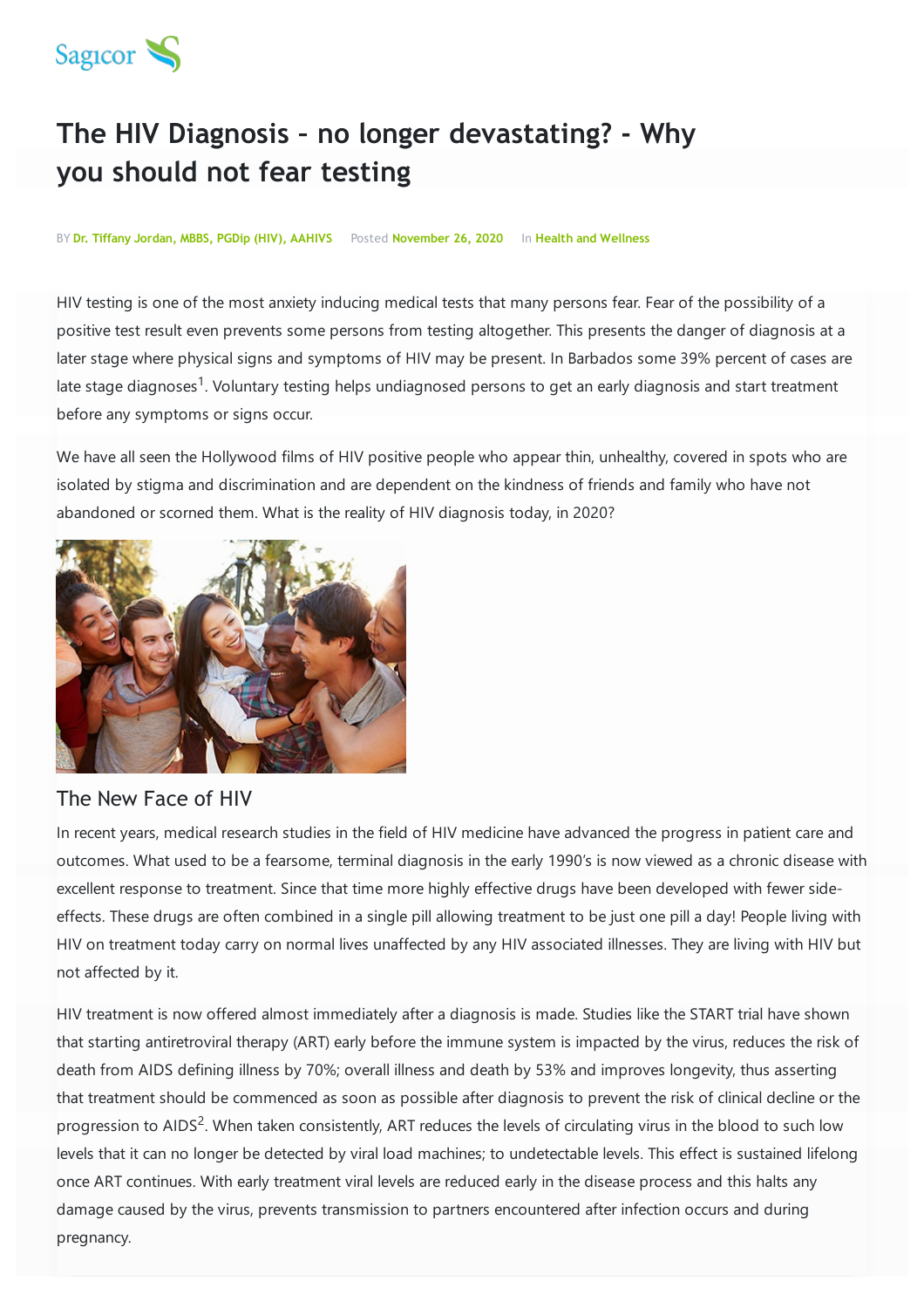

# What If I am HIV positive but my partner is HIV negative?

Another trial called the PARTNER study looked at the risk of HIV transmission among 1, 166 couples in the first phase of the trial. The couples constituted an HIV positive and negative partner, and the HIV positive partner took ART consistently. The partners engaged in condomless sex and after 2 years it was found that none of the HIV negative partners became positive<sup>3</sup>. There were zero transmissions. This along with other similar studies that followed, provided evidence that persons on treatment with undetectable levels of HIV were unable to transmit the virus to their partners through sex, even without the use of condoms<sup>3</sup>.

HIV treatment now allows persons living with the condition a higher quality of life, longevity and even the hope of having a family without risk of transmission to children or partners. These proven benefits mitigate the hopelessness associated with HIV diagnosis and should encourage increased levels of testing in sexually active adults.

#### **There is no need to fear, get tested today, prevention remains the goal!**

As the old adage goes, "prevention is better than cure" or in this case treatment, so HIV/STI prevention remains a key recommendation by means of consistent condom use and regular STI screening. A minimum of yearly sexual health screening is recommended for all sexually active adults.

- 1. Babb, D. (2017). PowerPoint Presentation: Update on the HIV/STI Programme in Barbados.
- 2. The INSIGHT START study group. (2015). Initiation of Antiretroviral Therapy in Early Asymptomatic Infection. The New England Journal of Medicine. 373: 795-807
- 3. Roger et al. (2016). Sexual Activity without condoms and risk of HIV transmission in serodiscordant couples when the HIV positive partner is using suppressive antiretroviral therapy. JAMA. 316 (2), 171-181

**Article written by: Dr. Tiffany Jordan MBBS, PGDip (HIV), AAHIVS**

# **related product**

## Dengue Fever - What You Should Know